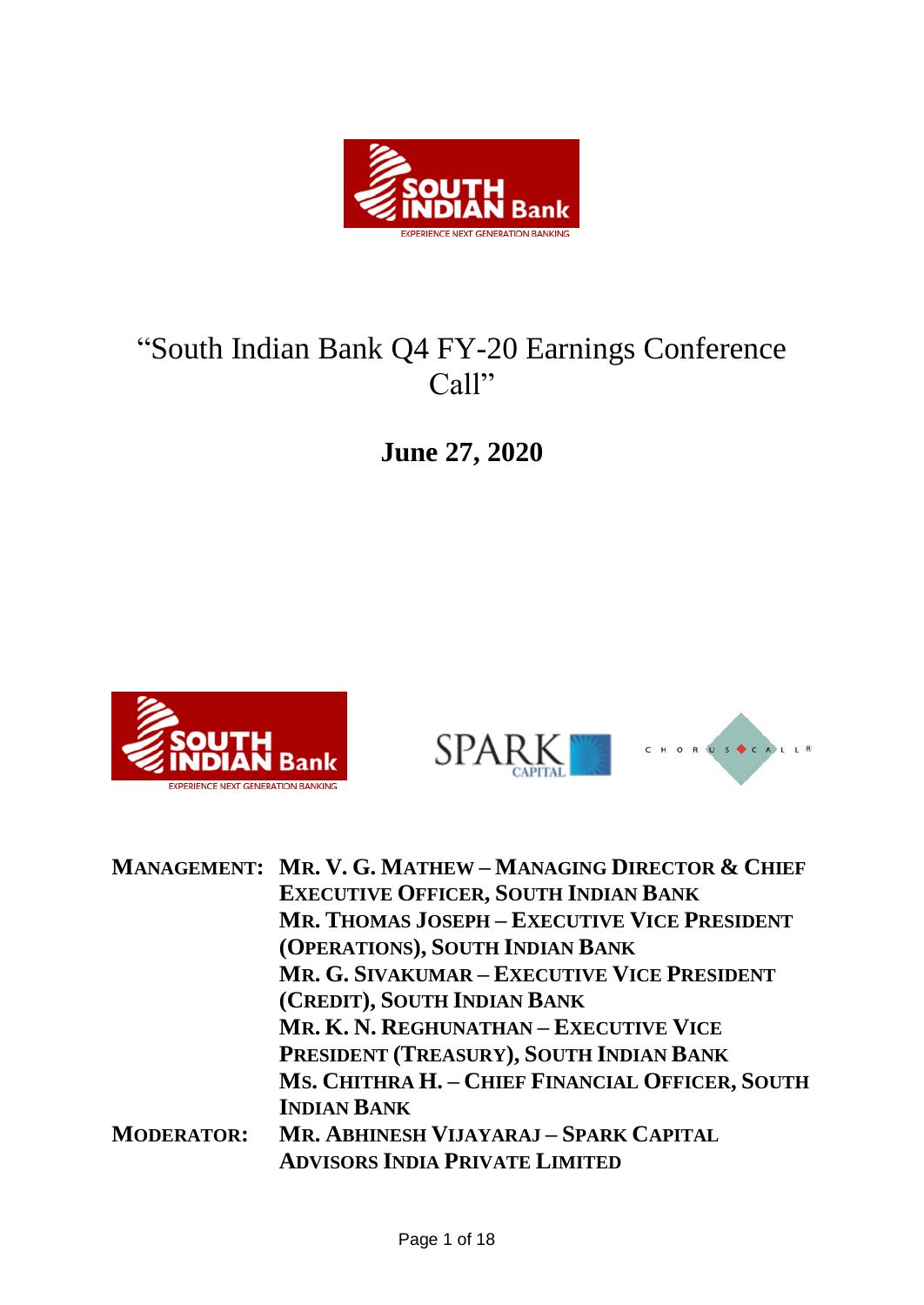

| Moderator:          | Ladies and gentlemen, good day, and welcome to the South Indian Bank 4Q FY '20 Results<br>Conference Call, hosted by Spark Capital Advisors India Private Limited.                                                                                                                                                                                                                                                                                                                       |
|---------------------|------------------------------------------------------------------------------------------------------------------------------------------------------------------------------------------------------------------------------------------------------------------------------------------------------------------------------------------------------------------------------------------------------------------------------------------------------------------------------------------|
|                     | This conference call may contain forward-looking statements about the company, which are<br>based on the beliefs, opinions and expectations of the company as on the date of this call. These<br>statements are not the guarantees of future performance and involve risks and uncertainties that<br>are difficult to predict.                                                                                                                                                           |
|                     | As a reminder, all participants' lines will be in the listen-only mode and there will be an<br>opportunity for you to ask questions after the presentation concludes. Should you need assistance<br>during the conference, please signal an operator by pressing '*' then '0' on your touchtone<br>phone. Please note that this conference is being recorded.                                                                                                                            |
|                     | I now hand the conference over to Mr. Abhinesh Vijayaraj of Spark Capital. Thank you, and<br>over to you, sir.                                                                                                                                                                                                                                                                                                                                                                           |
| Abhinesh Vijayaraj: | Thank you, Vikram. Good morning, everyone. On behalf of Spark Capital, I welcome you to the<br>Q4 FY '20 Earnings Call of South Indian Bank. We have with us today the management team of<br>South Indian Bank, represented by the MD and CEO – Mr. V. G. Mathew; EVP (Operations) –<br>Mr. Thomas Joseph; EVP (Credit) – Mr. Sivakumar; EVP (Treasury) – Mr. Reghunathan; and<br>CFO - Ms. Chithra.                                                                                     |
|                     | I now request Mr. Mathew to take us through the highlights of the quarter gone by, after which<br>we will open the floor for questions. Over to you, sir.                                                                                                                                                                                                                                                                                                                                |
| V. G. Mathew:       | Thank you very much. A very good morning to all of you and thank you for joining for the South<br>Indian Bank Q4 FY '20 Earnings Conference Call. We hope that you and your family are safe<br>and healthy. We would like to extend our gratitude to all the health care workers, sanitation<br>workers, police and other essential service providers and everyone who has continued to work<br>to keep our society functioning and meet our daily needs for their immense contribution. |
|                     | I would like to appreciate the efforts of our employees who have shown strong resilience and<br>the ability to adapt to changing circumstances. The health and well-being of our employees and<br>customers and business continuity is of utmost importance to us. In order to ensure that no<br>interruptions occur in any of the business activities, we have set up acute response team as part<br>of business continuity plan.                                                       |
|                     | The employees were given work from home facility as a safety measure with adequate IT<br>infrastructure and enhanced cyber security measures. 98% of the branches and ATMs across the<br>country remained operational during the lockdown period following all precautionary measures<br>as per the guidelines.                                                                                                                                                                          |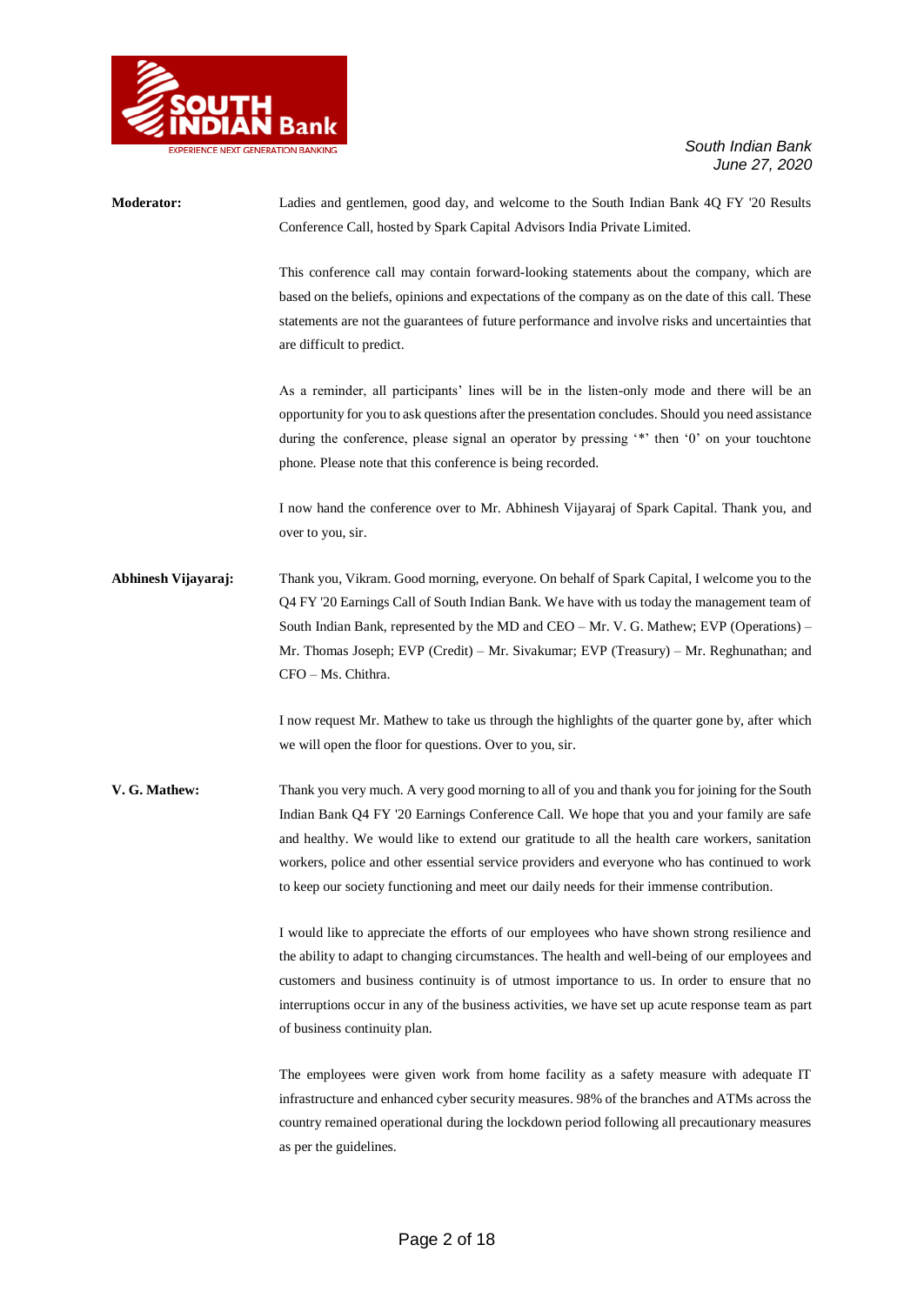

When it comes to the moratorium, the bank followed an opt-out policy for availing loan moratorium. The loans under moratorium were approximately 36% of total loans. Bank's provision coverage ratio has improved markedly from 42.46% to 54.22% during the year.

While announcing the results for the Q4 of FY 2019, we have given a guidance of improving the PCR to 60% in a phased manner within a span of 12 months to 18 months. We have reached 54% of PCR in 12 months period. We have continued to focus on containing future slippages and improving recovery and upgrades to achieve our stated goal of reaching PCR of 60% in next 6 months.

Now let me take you through the key highlights of the operational and financial performance for this quarter. I am delighted to state that the bank's operating performance continues to be robust in Q4FY20. We have achieved strong successes across our stated strategies of strengthening margin improvement, moving towards a favorable loan mix and recognizing the last of the strength in our corporate loan book.

The bank reported profit after tax of Rs. 105 crores for FY '20. Excluding the one-off extraordinary provisions on SRs and for COVID-19, the profit after tax would have been Rs. 353 crores for the year, and Q4FY20 would have registered a net profit of Rs. 104 crores, excl. the extraordinary provisions on SR's & for Covid-19.

We continued to expand our non-corporate portfolio, particularly in the segments of retail, gold and agri loans, which now form 71% of the overall loan book. As of 31st March, 2020, the total business for the bank stands at Rs. 148,558 crores. Advances grew by 3% to Rs. 65,524 crores, driven by continued robust growth in agri loans, retail and MSME segments, while the corporate loan portfolio declined.

Retail loans grew by 15%, primarily driven by increase in our desired segments such as mortgages, gold loans and auto loans. The share of corporate loans declined from 34% as of March 2019 to 29% as of March 2020.

Deposits, excluding CDs, rose by 10% to Rs. 80,700 crores. CASA deposits increased by 7% to Rs. 20,760 crores. CASA ratio is 25% of the total deposits. Gross NPA ratio remained stable at 4.98% as of March 2020. Net NPA ratio improved by 11 basis points to 3.34%. Net interest income for the quarter stood at Rs. 596 crores, registering a growth of 19%. Net interest margin rose to 2.67% in the quarter as against 2.46% in Q4 FY '19. On a cumulative basis, NIM increased from 2.58% to 2.66% during the year.

Other income for the quarter increased by 67% to Rs. 394 crores. Our core transaction fee contributed Rs. 65 crores, while treasury income increased to Rs. 226 crores. As mentioned in the earlier calls, we have completed multiple distribution tie-ups with leading insurance companies and are seeing strong traction in third-party sales. As we continue to expand the retail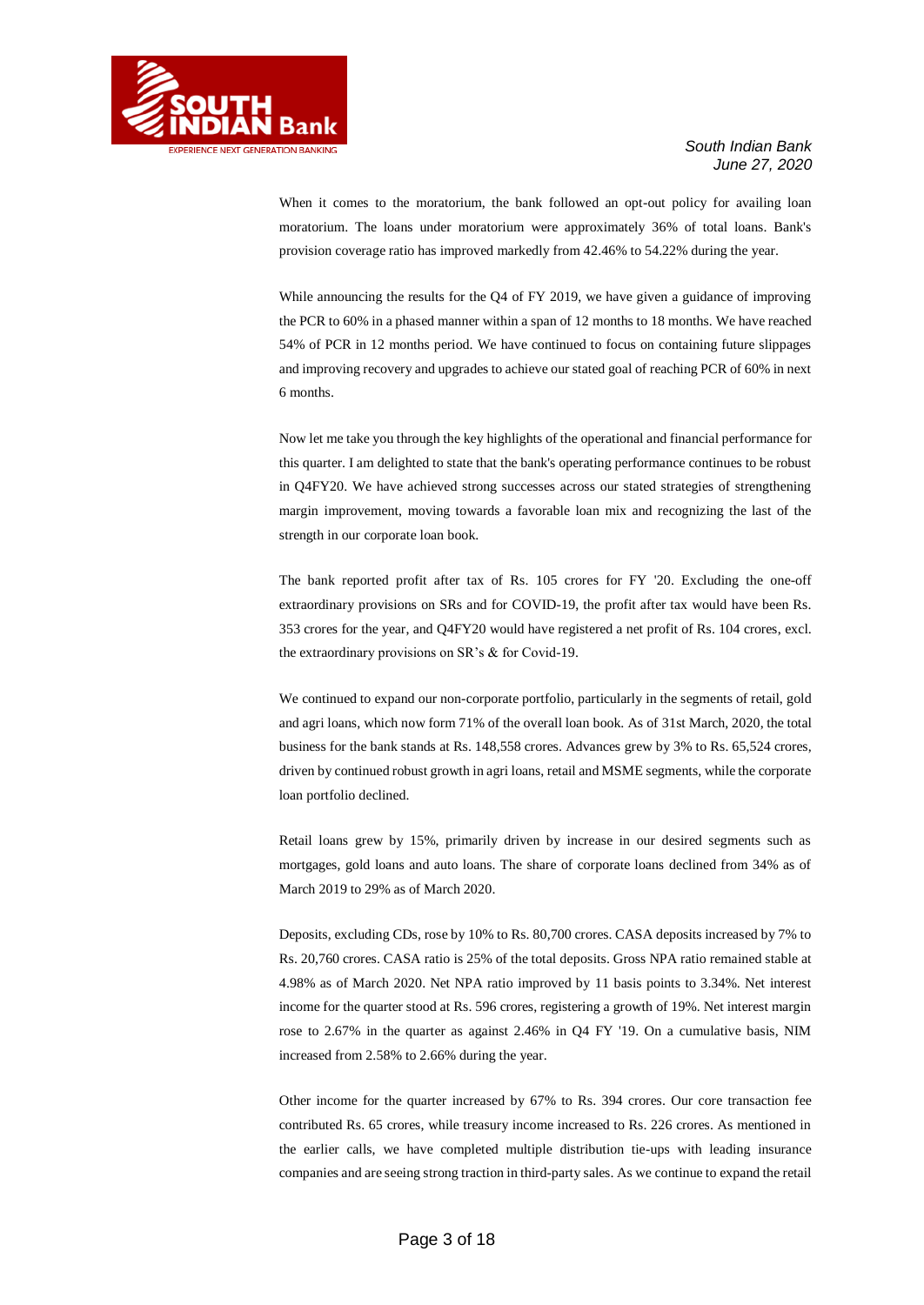

and MSME verticals, we expect better momentum in the transaction fee and third-party income in the coming quarters.

Operating profit for the quarter was Rs. 533 crores as against Rs. 328 crores in Q4 FY '19, an increase of 63% driven by better margins and treasury income. In Q4 FY '20, the cost-to-income ratio improved to 51.1% against 55.4% in Q4 FY '19. The business per employees rose by 9%, while business per branch rose by 11%. We expect positive impact on OPEX ratio as we gain more from operating leverage from our centralized operations, higher fee income and increasing productivity from existing branches.

The bank has made COVID-19 related provisions of Rs. 76.5 crores against standard assets to strengthen the balance sheet. Based on RBI guidelines, the bank is required to make a provision of 10% in respect of all loans overdue as of March 1, where moratorium has been granted over 2 quarters. Loans that were overdue for more than 90 days as of March 31, but have not been classified as nonperforming, were Rs. 207 crores. Of these loans, the banks have made full 10% provision that is Rs. 20.7 crores in Q4.

Additionally, as a prudent measure, the bank has provided Rs. 55.7 crores to meet any future impact of the pandemic. The above total provision of Rs. 76.5 crores is not considered in NPA calculations. Overall provisions increased by 230% to Rs. 724 crores in Q4 FY '20. These provisions included loan loss provisions of Rs. 360 crores, provision towards MTM on security receipts of Rs. 255 crores and Rs. 76 crores of provision towards COVID-19 impact.

In Q4 FY '20, gross slippages amounted to Rs. 332 crores, which were primarily contributed by the NBFCs, food processing and engineering sectors. Our overall capital adequacy stands at 13.4%, while the core CRAR is at 10.79%. We had raised additional Tier 1 bonds amounting to Rs. 500 crores during the year.

The bank has a wide geographical presence with 875 branches, 54 extension counters and over 1,400 ATMs. To summarize, the bank continues to focus on strong business growth in the retail, agri and MSME sectors; favorable loan mix; and improved asset quality. The bank will closely monitor the impact of COVID on our business and defers the outlook closer to December 2020.

With this, we open the floor for questions.

**Moderator:** Thank you very much, sir. Ladies and gentlemen, we will now begin the question-and-answer session. We have our first question from the line of Amit Rane from B&K Securities. Please go ahead.

Amit Rane: I just wanted to understand our calculation methodology for our moratorium book. So have we included those customers who have paid even a single EMI in our moratorium calculation?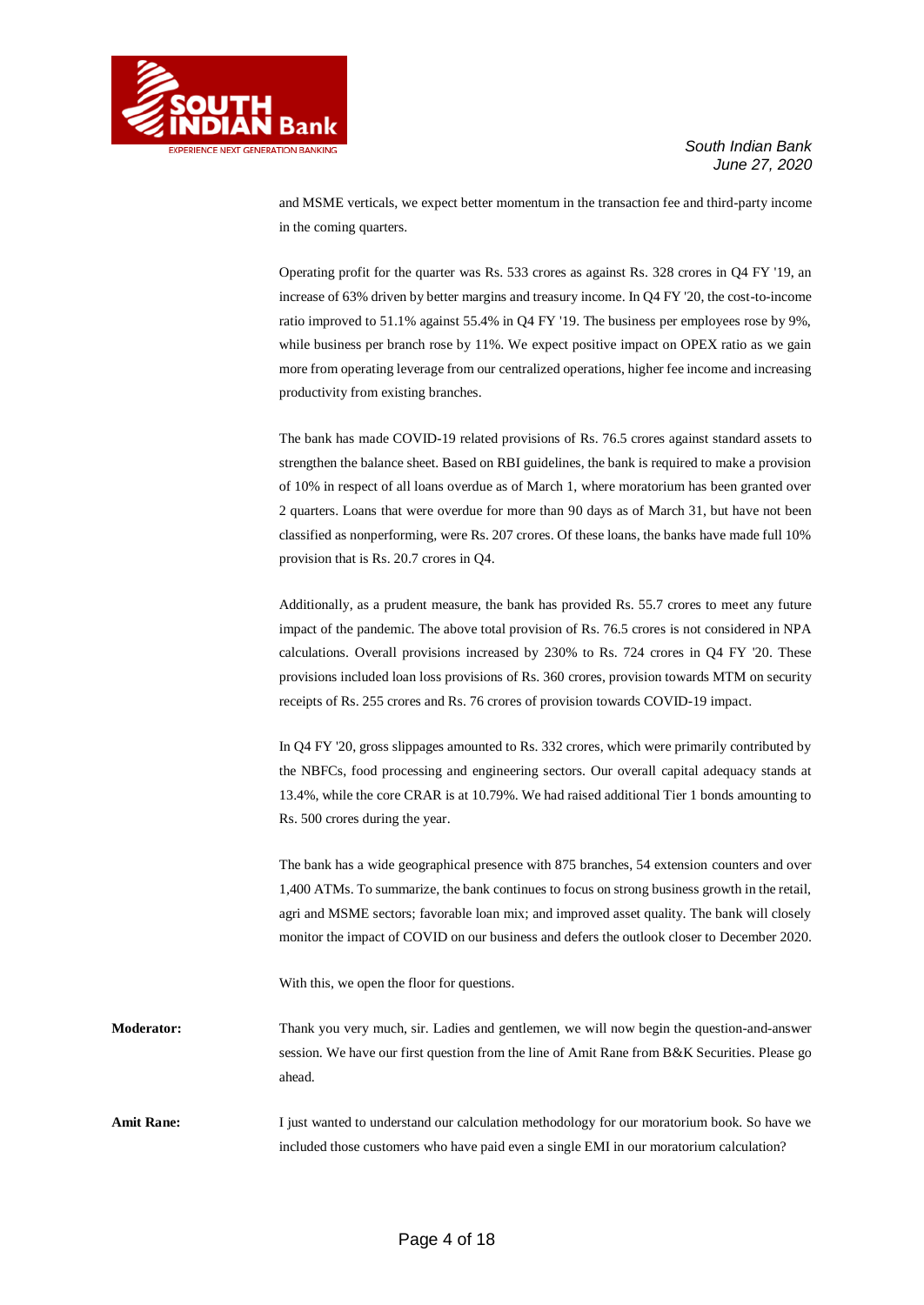

| V. G. Mathew:         | Yes. We have included everyone. What we have done is we have offered moratorium to all the<br>customers. Now out of the moratorium customers, which is coming to 36% of the total loan<br>book, actually 34% of the customers have liability accounts where 1, 2 and more than 3<br>installments of the dues available as balances. We have not excluded that. When we say 36%, it<br>is 36% of the people who have asked for the moratorium, and we have not eliminated anyone. |
|-----------------------|----------------------------------------------------------------------------------------------------------------------------------------------------------------------------------------------------------------------------------------------------------------------------------------------------------------------------------------------------------------------------------------------------------------------------------------------------------------------------------|
| <b>Amit Rane:</b>     | Okay. This moratorium is as on which date?                                                                                                                                                                                                                                                                                                                                                                                                                                       |
| V. G. Mathew:         | This is 31st March 2020 number, and the current number is also the same. It keeps on coming<br>down. That is a different matter. Every day, something keeps on coming down. I think the<br>number we have shown, I think is Rs. 932 crores. The moratorium extended is Rs. 23,862 crores,<br>which is 36.41%.                                                                                                                                                                    |
|                       | Out of them, the SMA 0, 1 & 2, is coming to Rs. 932 crores, of which we have taken a stands till<br>benefit of Rs. 207 crores, and we have made a provision of 10% upfront. The Rs. 932 crores<br>number, including this Rs. 207 crores, keeps on coming down every day.                                                                                                                                                                                                         |
| <b>Amit Rane:</b>     | Right. So what is the current number at?                                                                                                                                                                                                                                                                                                                                                                                                                                         |
| V. G. Mathew:         | Rs. 912 crores or so.                                                                                                                                                                                                                                                                                                                                                                                                                                                            |
| <b>Amit Rane:</b>     | Okay. And sir, can you give the reason for why we have seen a drop in the current deposits on a<br>QoQ basis?                                                                                                                                                                                                                                                                                                                                                                    |
| V. G. Mathew:         | Basically, there were withdrawals in that period. Obviously, there is significant pressure on<br>people, liquidity pressure on some of them. So they have done that. Plus when it comes to,<br>Thomas, would you like to add?                                                                                                                                                                                                                                                    |
| <b>Thomas Joseph:</b> | There were some high-balance government business accounts also during December, which<br>maybe for COVID-related reasons they have withdrawn. That is one of the reasons. And in the<br>business accounts also, because of low level of cash flows, there has been some withdrawals.                                                                                                                                                                                             |
| <b>Amit Rane:</b>     | Okay. Sir, finally, we have raised some Rs. 5 billion of Tier 1 capital. At what cost we have<br>raised it?                                                                                                                                                                                                                                                                                                                                                                      |
| V. G. Mathew:         | 13.75%.                                                                                                                                                                                                                                                                                                                                                                                                                                                                          |
| Participant:          | Okay. And what is our CET1 number?                                                                                                                                                                                                                                                                                                                                                                                                                                               |
| V. G. Mathew:         | 10.80%.                                                                                                                                                                                                                                                                                                                                                                                                                                                                          |
| Participant:          | 10.80% is CET1?                                                                                                                                                                                                                                                                                                                                                                                                                                                                  |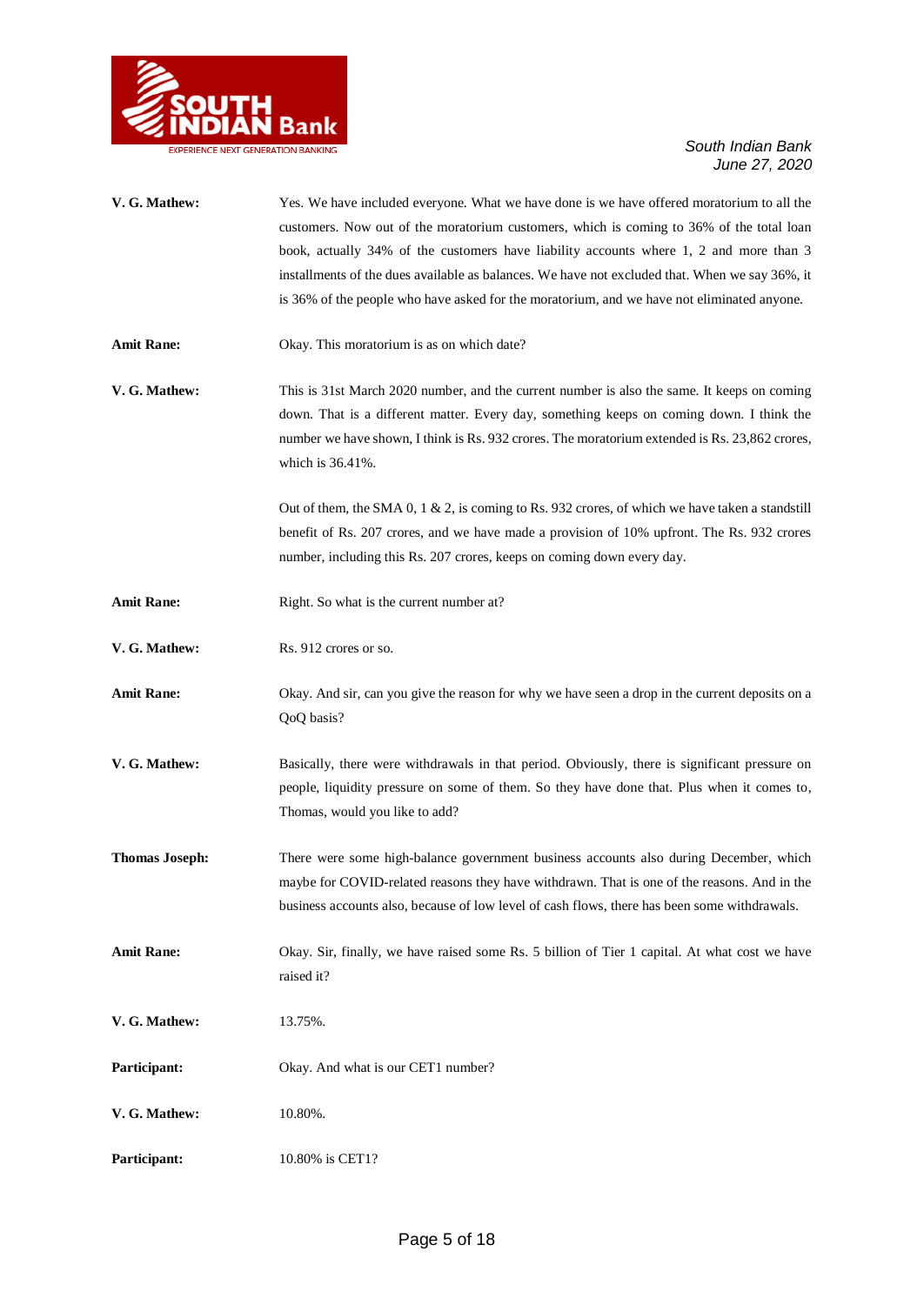

| V. G. Mathew:         | CET1 is 9.84%, that is core CRAR which is 10.79%.                                                                                                                                                                                                                                                                                                                                                                                                                                                                                                                                                                                                                                                                                                                                                                                                                                                                                                                                                                                                                                                                                                                                                                                                                                                                                  |
|-----------------------|------------------------------------------------------------------------------------------------------------------------------------------------------------------------------------------------------------------------------------------------------------------------------------------------------------------------------------------------------------------------------------------------------------------------------------------------------------------------------------------------------------------------------------------------------------------------------------------------------------------------------------------------------------------------------------------------------------------------------------------------------------------------------------------------------------------------------------------------------------------------------------------------------------------------------------------------------------------------------------------------------------------------------------------------------------------------------------------------------------------------------------------------------------------------------------------------------------------------------------------------------------------------------------------------------------------------------------|
| <b>Moderator:</b>     | Thank you, sir. We have next question from the line of Rohan Mandora from Equirus Securities.<br>Please go ahead.                                                                                                                                                                                                                                                                                                                                                                                                                                                                                                                                                                                                                                                                                                                                                                                                                                                                                                                                                                                                                                                                                                                                                                                                                  |
| <b>Rohan Mandora:</b> | I wanted to understand, in terms of the assessment of the potential stress that can come in after<br>COVID, especially with respect to sectors like tourism, where Kerala has a good exposure. So<br>what would be your exposure to the COVID-impacted sectors? And how and what is the<br>feedback that we are getting from the customers? Because in case the provision does not pick<br>up for, say, next 9 to 12 months, what is the outlook on the asset qualities on this basis?                                                                                                                                                                                                                                                                                                                                                                                                                                                                                                                                                                                                                                                                                                                                                                                                                                             |
| V. G. Mathew:         | Yes, I will. This is an elaborate question. Anyway, I will mention it in 2, 3 steps. One is we must<br>appreciate that we have practically very little unsecured loans in our entire portfolio. We follow<br>a policy of having secured business and, in addition to that, each business is carrying significant<br>amount of collateral security. That is one point we have to keep in mind, and then we have to<br>remember that, like, we do not have practically anything like completely unsecured business, we<br>do not have anything like the credit card receivables funding and all those things in our system.<br>Now the impacted sectors, according to us are the small NBFCs with exposures below Rs. 25<br>crores, and that number for the bank is Rs. 115 crores. And nobody has asked for SMA, what<br>you call the standstill benefit in that account. There is no SMA 0, 1, 2 in that segment. Travel<br>and tourism and resorts is Rs. 1,052 crores, and moratorium in that one is Rs. 631 crores.<br>Again, when it comes to SMA, it is just Rs. 5 crores, and standstill benefit has been taken only<br>on Rs. 4 crores. Professional services, which is Rs. 4,545 crores, that is where you have the<br>hospitals, the medical colleges, educational institutions because they are all in various stages of |
|                       | reopening at the moment. And therefore, the moratorium there is Rs. 2,187 crores. But again,<br>SMA 0, 1 is only Rs. 7 crores and standstill is just Rs. 3 crores.<br>Construction industry, Rs. 3,106 crores and moratorium is Rs. 1,157 crores and SMA balance of<br>Rs. 51 crores, and the benefit has been taken only for Rs. 4 crores. Transport operated is very<br>limited at Rs. 119 crores, and moratorium is only Rs. 24 crores, and SMA status as well as<br>standstill are for just Rs. 2 crores each. Gems jewelry, Rs. 585 crores is the total exposure, Rs.<br>87 crores is the moratorium, and there is no SMA 0, 1, 2 or stands till. Commercial real estate is<br>Rs. 1,086 crores.<br>There, the portfolio that has availed the moratorium is Rs. 345 crores, and there is no SMA 0, 1,<br>2 or standstill avail in these accounts. Textiles, Rs. 3,095 crores is the total exposure, Rs. 725<br>crores is the moratorium and SMA $0, 1, 2$ status is Rs. 7 crores, and stands till is Rs. 4 crores. So<br>that is the complete description of our accounts.                                                                                                                                                                                                                                                    |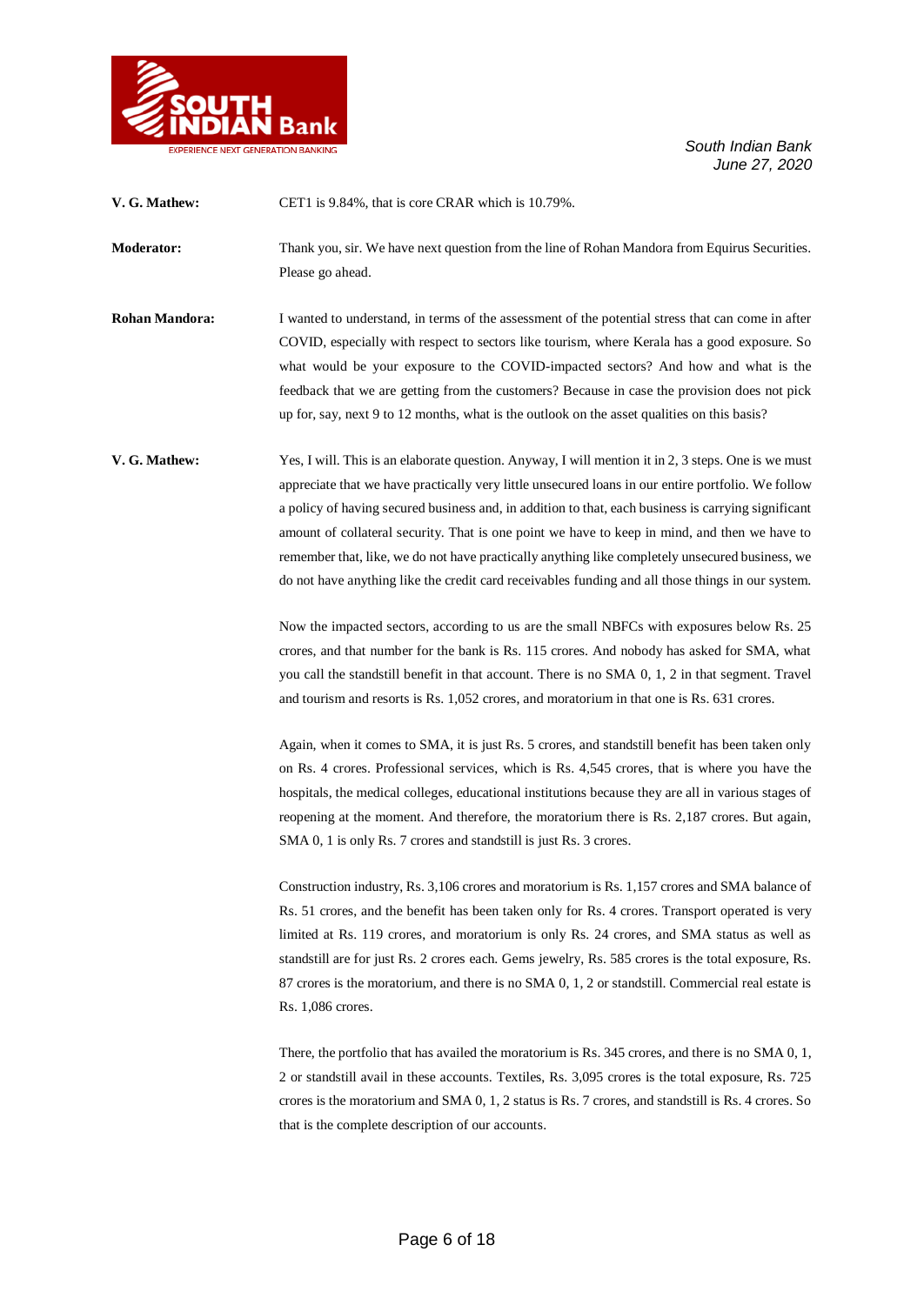

- **Rohan Mandora:** Sure, sir. This was pretty helpful. And sir, just on the legacy book right now, as you are sitting, any accounts which we are posing will immediately slip in, say, next 2 to 3 quarters irrespective of the COVID situation panning out?
- **V. G. Mathew:** We have taken a good look at some of the accounts, and they are I mean, otherwise, this quarter, the NPAs accretion would have been practically nil. But we have taken a hard look at all our portfolios to try to figure out if anyone is going to face additional pressure because of COVID. So those accounts we have already made NPA in this quarter. Now that is how the Rs. 332 crores coming in. Now to again answer your question very specifically, I am not able to say clearly about the one account.

I think we have been talking about this account because it is low-rated sometime back also. The exposure is large and, therefore, I would very much like to talk about it. It is Rs. 422 crores exposure, belonging to a very reputed and highly resourceful group operating out of Kolkata, running a business of cement and tire, substantially cement and maybe one-third of the business is tyre. They are, at the moment, BB rated. And we have taken that account.

And because they have taken the standstill benefit, we would like to flag that account as a potentially weak account, irrespective of their resource and capability. And they are planning to infuse significant amount of funds through certain fees, et cetera, but we have not seen the final resolution of that at the moment and, therefore, we have already marked the 10% provision for that account also. That is where we stand.

**Moderator:** Thank you, sir. We have next question from the line of Deepak Poddar from Sapphire Capital. Please go ahead.

**Deepak Poddar:** Sir, given the current situation, how do you see like we have been talking about Rs. 200 crores per quarter kind of a provision for next 4 quarters. Now given the change in scenario, how would you want to revise it?

**V. G. Mathew:** See, the number, if you are asking me about the COVID scenario, one most important thing that we need to remember is the staggering corporate slippages that we used to face repeatedly quarter-after-quarter, that business is getting virtually over barring the account which I am talking about today and which I have been flagging for some time now as weak accounts. I do not know they have made a resolution. They claim that it will never become NPA, et cetera.

> That is a different matter, but as far as I am concerned, this is the number that we would like to talk about. Then if you take the Rs. 932 crores, this account alone is Rs. 422 crores. So the remaining accounts are coming to maybe around Rs. 500-odd crores, and even that will keep on coming down is our expectation. And that is the visibility of the account, which is stressed asset today. Every account which has asked for moratorium and within that which was on a DPD basis, has been flagged in this group.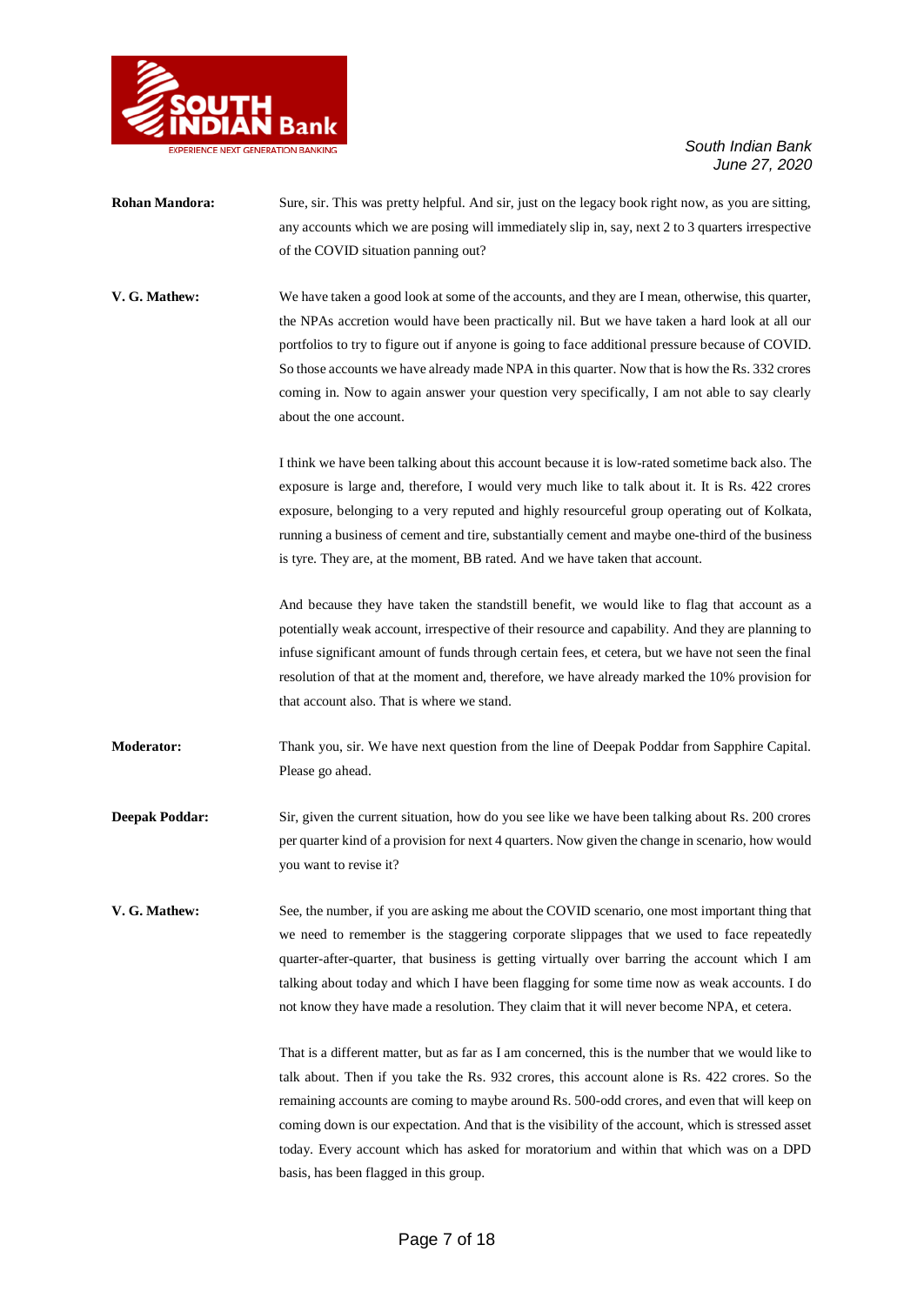

And if they pay even one installment, automatically, it will become upgraded, but then we would like to take a conservative view. So this is the kind of slippage that can happen. So therefore, our general perception that our slippages were more like 1.5% of the total loan book of Rs. 65,500 crores. So that is the kind of number, 1.5% to 2% is the kind of number, that is around Rs. 1,000 crores to Rs. 1,300 crores maximum is the number that we are looking at for the whole year.

**Deepak Poddar:** So 1.5% to 2% of slippages we are looking at. So maybe in the closer to maybe Rs. 1,300 crores to Rs. 1,500 crores, right, earlier which we are targeting about Rs. 800 crores to Rs. 1,000 crores?

**V. G. Mathew:** Yes. I mean last year, we were very clear that we would be around Rs. 1,000 crores max. And perhaps we would have been very close to it, but then because of the COVID anyway, we have taken some of the accounts. Because they are all eligible for standstill. But then we decided that looking at the COVID scenario, their ability to come back will get restricted and, therefore, we wanted to treat them as NPA.

> That is what we have done in this quarter. Rs. 332 crores we have taken out. So it is a good treatment that we have done. So from the present weak accounts, this is the actual position that we have described now. So I would continue to think that about 2% is a very good number for us and, on that basis, we should work and that would be maximum around Rs. 1,000 crores to Rs. 1,300 crores kind of number is the max. That is what I am talking about.

**Deepak Poddar:** So sir, in terms of provision outlook or a credit cost outlook like Rs. 200 crores per quarter, so how do you see that basically? Because the increase in your slippage is kind of marginal, right?

**V. G. Mathew:** It will. From the Rs. 200 crores that we were looking at, it may become Rs. 250 crores.

**Deepak Poddar:** And how do you see your growth outlook panning out? Like we at all are seeing growth panning out or it is difficult to kind of comment right now?

**V. G. Mathew:** We are finding growth opportunities. For example, gold definitely is growing across the regions. That is one area where people will leave money. Thankfully, we have our presence. We have a portfolio. We are growing there. Gold is already 12% of the total loan book. We are stably growing there. In the agri, the rural sector, we do not have too much of a problem. Our agri portfolio seems to be folding up very well. So obviously, that is one area where, again, the crop season begin and, obviously, they will need money, and the markets are opening up. So definitely, we will find reasonable traction there.

> MSME is one area where, okay, in March in Q4, definitely, we took a step back because even the sanctions, which we had already run in the system, we decided that we would require a recalibration in the COVID scenario. So therefore, there has been a definite slowdown in MSME. But I am sure as it opens up, there will be some opportunities there also.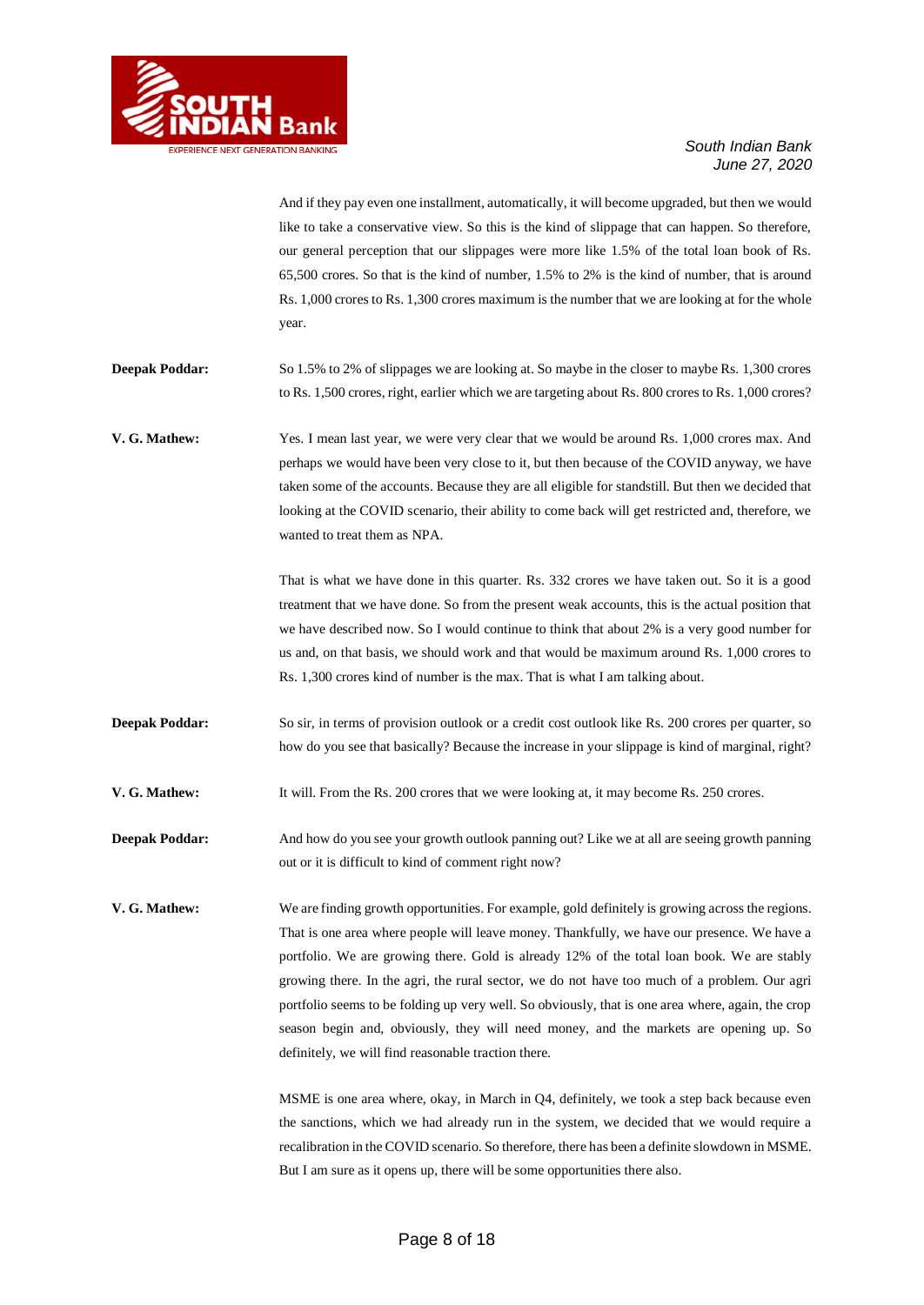

Then the pure retail, obviously, including gold, there will be opportunities, and people will continue to buy homes, continue to buy vehicles. Only thing is we are not looking at 25%, 30% kind of growth that we had registered sometime back in those areas. Again, it will come down to maybe more like 10% to 15%. That is the kind of growth that we have seen in these sectors earlier also.

So maybe more like 10% to 15% is the growth in these sectors. What normally pulls down the overall growth is the de-growth from the corporate business. So I think the corporate business has come down well below the targets that we had set for ourselves as 30%. We are at around 28% kind of thing. And if you look at the large corporate portfolio, that is more than Rs. 100 crores, 2014 it was Rs. 11,000 crores plus. Today, we are talking about Rs. 6,500 crores. So we have done that recalibration. Going forward, we may not require to do that.

Therefore, when somebody repays and he wants further facilities, we can definitely reinstate the limits. That is something we have deliberately avoided last one year because the desire was to bring down the Rs. 100 crores and above portfolio significantly. So that we have done also. So now that, that recalibration has happened, that sector will not pull down the growth, overall growth. That is what I believe. So we then look at something like growth rate between 10% and 15% for the overall portfolio.

**Moderator:** Thank you, sir. We have next question from the line of **Krishnan P. from India Advisory**. Please go ahead.

- **Krishnan P.:** When I look at the metrics in the investor presentation, I think they are all very good, CASA growth, growth in PCR, cost to income, degrowth in loan book. But there has been a significant shareholder wealth erosion over the last few years. So my first query is, what is the bank's growth aspirations and vision over a 3-year period in our own growth and further enhancement and performance metrics that can restore the erosion in bank's value?
- **V. G. Mathew:** Nice that you raised that point. Our aspirations are very clear. We always wanted to grow 20% plus in the loan book without any problem. And we were on that kind of a path, very close to that path. Only issue that came up was our desire to control the corporate loan book. A large corporate based or syndicated loans base kind of growth, we do not want again. We are very clear about it. So that is the portfolio, which will be very closely watched, supervised and controlled.

Therefore, the growth has to happen from the MSME, from the agri, from the retail. And pure retail today is 32.32% of the loan book, and it is growing. And similarly, the entire centralization is over in the bank, every single data point is available today, is working beautifully, and the structural changes that we wanted everywhere in the credit vertical, everything has taken place.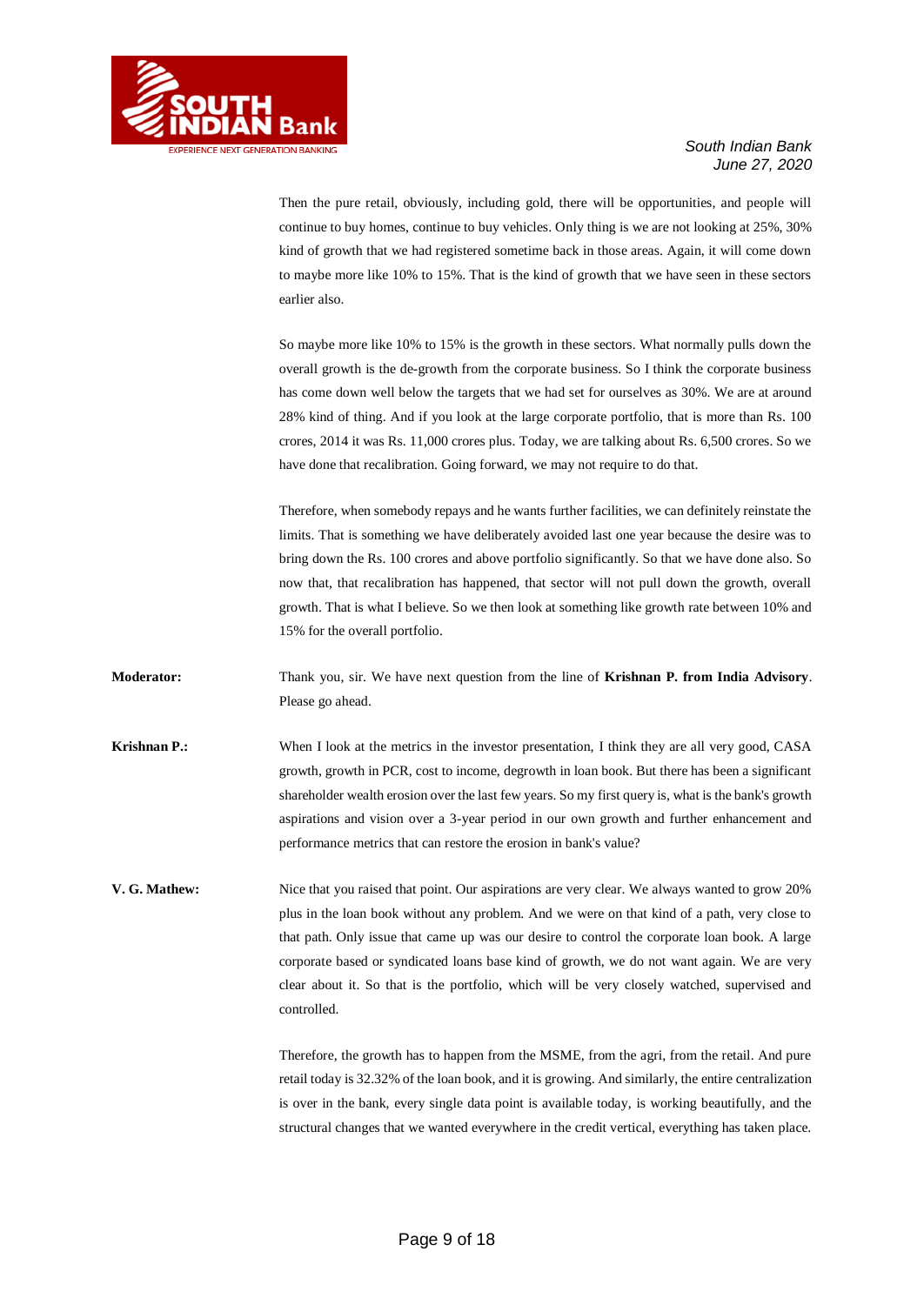

There is a very good marketing outfit, which is working very well. And with all these things, we should be able to grow normally continuously. And that is what we are looking forward to because the correction that we were looking for in the corporate sector has already happened. That is one side.

Secondly, the kind of NPA pressures that we have faced over a period of time, that is completely getting behind us today. So with that, we are talking about a scenario in which we have a very, very robust platform for growth and expansion. And of course, COVID has created an uncertainty today. That is fine, but it will go away. I am very sure our growth targets of 20% plus will definitely work out without any problem.

- **Krishnan P.:** Okay. The second query which I have is, I also do find that I think treasury income is a very key driver for us, but I think without treasury income, the bank will incur an operating loss. So is there a strategy to reduce dependence on the treasury income to drive profits? And please correct me if I am wrong.
- **V. G. Mathew:** Treasury income is I mean if we are running a Rs. 21,000 crores kind of a book, if you wanted to book something, we booked. The idea was very clear, book the profit and use it for bringing up the provision coverage ratio. This is one number which we were committed to improving to 60% within a period of 18 months when we announced the Q4 of last year. It was a pretty low number at 42%. We said, this we will correct. So we have gone down that path very, very strict. That is what we have done.

So that is the only reason why we have used an opportunity to take out something for the treasury, that is all. Otherwise, the treasury continues to give us between Rs. 150 crores to Rs. 250 crores. In a good year, it will give us Rs. 250 crores. In a bad year, it may go down to as little as Rs. 150 crores. That also depends on, again, how the equity markets behave because there also the depreciation can come significantly.

So now that there is a certain opportunity for booking a little bit of profit in the treasury in the declining interest rate scenario, definitely, we have taken advantage of that and nothing more than that is there in that. It is not, we are not definitely overly dependent on treasury at all.

- **Krishnan P.:** Okay. One final question from my end. If it is possible, do you think you can share with us the cumulative data of last 5-year provisions created? And what was recovered and what was the absolute cumulative write-offs based on the provisions?
- **V. G. Mathew:** We can give you that data. Maybe we will do it offline because I do not have it readily with me exactly how much is the write-off. The provisions, of course, I mean, the data is available. We will note down, and our Mr. Vijith will get back to you.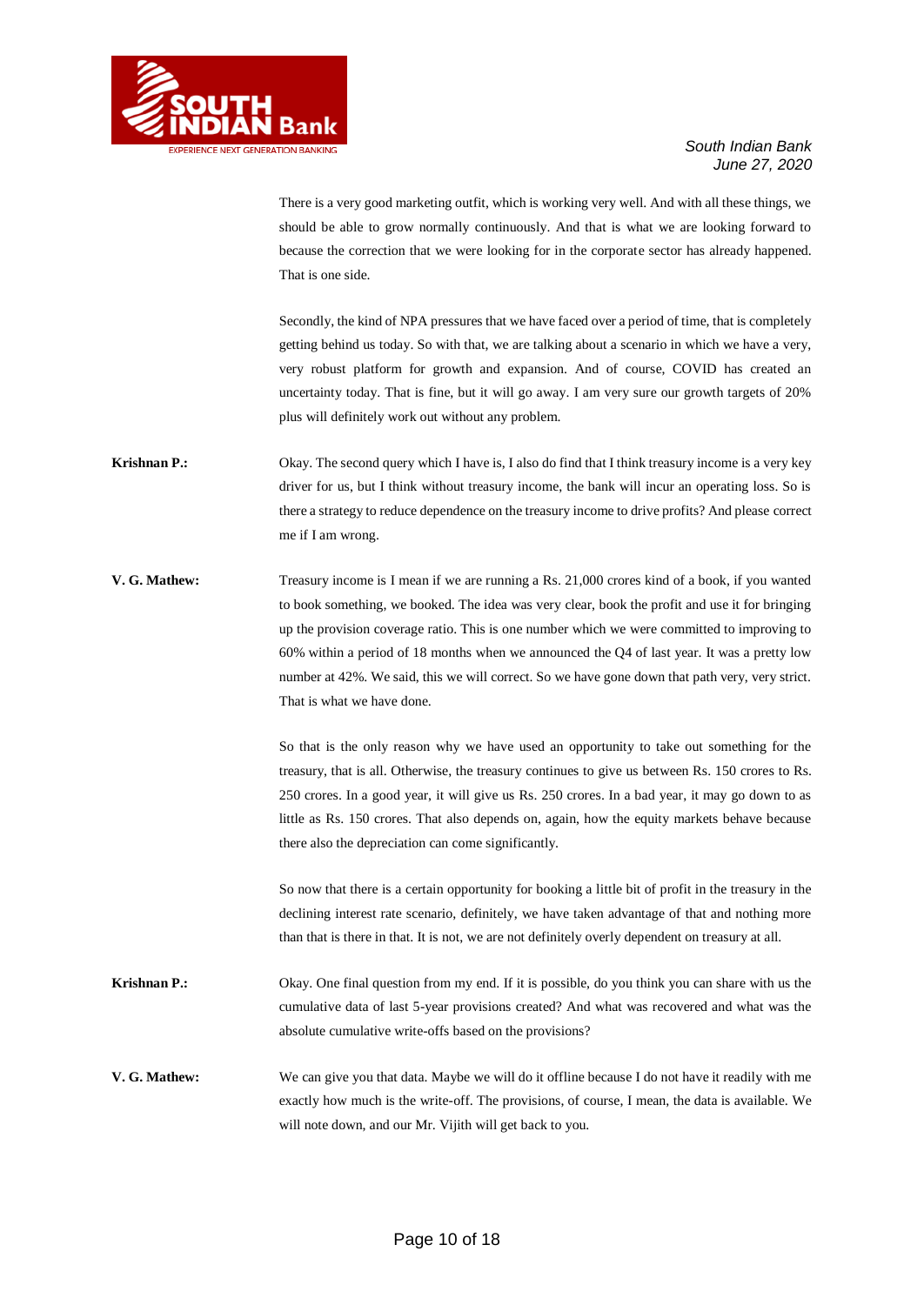

| <b>Moderator:</b> | Thank you, sir. We have next question from the line of Sapna Laha from Bajaj Holdings. Please<br>go ahead.                                                                                                                                                                                                                                                                                                                                                                                                                                                                         |
|-------------------|------------------------------------------------------------------------------------------------------------------------------------------------------------------------------------------------------------------------------------------------------------------------------------------------------------------------------------------------------------------------------------------------------------------------------------------------------------------------------------------------------------------------------------------------------------------------------------|
| Sapna Laha:       | Sir, what is your equity raising plan going ahead?                                                                                                                                                                                                                                                                                                                                                                                                                                                                                                                                 |
| V. G. Mathew:     | Yes. Our CRAR is 13.4% as of now. I agree that you would think that it is not a particularly<br>good number. But the fact is, last 5 years, we have managed with shoestring capital. And this<br>may be the largest, the best CRAR in the last 5 or 6 years. Even in 2014, I think it was well<br>below 13%. So that is the position. And there is enough capital right now, if the growth is only<br>going to be 10% to 15%. And I would not like to give a particularly bullish growth number at<br>this point of time, although our desire is always to grow at least 20% plus. |
|                   | But then in the current environment, I am not able to give a clear idea that this growth is going<br>to be well above 15% at the moment and, therefore, there may not be any immediate need for<br>capital. And obviously, there are opportunities available, depending on the market perception.<br>Obviously, at this current pricing, it is a little inconvenient to raise additional money<br>immediately. But definitely, we are looking at all opportunities. And we believe that the<br>perceptions also will definitely change.                                            |
| Sapna Laha:       | So with this 10% to 15% growth, this 13% capital ratio, it will be sufficient for how many<br>months?                                                                                                                                                                                                                                                                                                                                                                                                                                                                              |
| V. G. Mathew:     | It will take a growth of 10% to 15% without any problem for a year, without any problem.                                                                                                                                                                                                                                                                                                                                                                                                                                                                                           |
| Sapna Laha:       | For a year?                                                                                                                                                                                                                                                                                                                                                                                                                                                                                                                                                                        |
| V. G. Mathew:     | Yes, for a year, definitely. But I am not saying that we are ruling out every capital raising<br>opportunity. No. That is not the plan. Definitely and this is not the best way of working also.<br>That we know. We have been doing it like this, but we will definitely look at opportunities. And<br>as the market improves, definitely we will look at the opportunities. Multiple opportunities are<br>and we will definitely look at that.                                                                                                                                   |
| Sapna Laha:       | And is there any plan to raise Tier 2 capital?                                                                                                                                                                                                                                                                                                                                                                                                                                                                                                                                     |
| V. G. Mathew:     | Not at the moment. We will look at all options. And preferably, it would have been much better<br>if we are going for a proper QIP. That is the right thing to do. Anyway but we will see. But we<br>will look at all opportunities as it emerges.                                                                                                                                                                                                                                                                                                                                 |
| Sapna Laha:       | And what is the succession plan right now?                                                                                                                                                                                                                                                                                                                                                                                                                                                                                                                                         |
| V. G. Mathew:     | It is completely on track. Recommendations have gone to Reserve Bank of India for two names<br>according to the rules, and we are absolutely confident that the approvals will come well in time                                                                                                                                                                                                                                                                                                                                                                                   |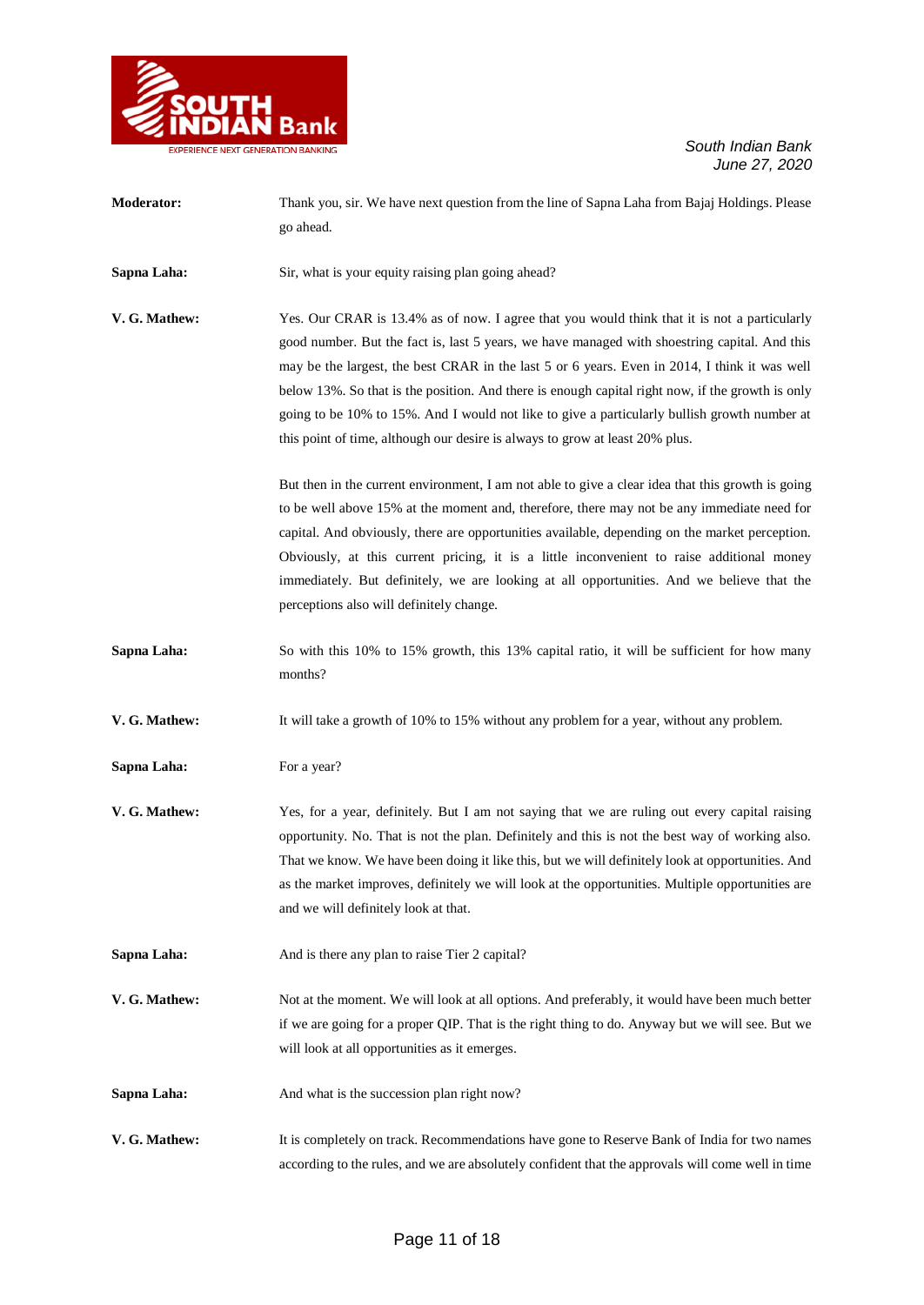

because we are completely on track on that in terms of getting the recommendation. So all that is completely on track. Absolutely no difficulty on that.

| <b>Moderator:</b> | Thank you. We have next question from the line of Jai Mundhra from B&K Securities. Please<br>go ahead.                                                                                                                                                                                                                                                                                              |
|-------------------|-----------------------------------------------------------------------------------------------------------------------------------------------------------------------------------------------------------------------------------------------------------------------------------------------------------------------------------------------------------------------------------------------------|
| Jai Mundhra:      | I have a couple of questions. So first on moratorium data. So you said this data is as of March<br>31 <sup>st</sup> , is it correct?                                                                                                                                                                                                                                                                |
| V. G. Mathew:     | This data is as of today.                                                                                                                                                                                                                                                                                                                                                                           |
| Jai Mundhra:      | So Rs. 23,862 crores number is as of June, let us say, 25th. Is this correct?                                                                                                                                                                                                                                                                                                                       |
| V. G. Mathew:     | Yes.                                                                                                                                                                                                                                                                                                                                                                                                |
| Jai Mundhra:      | Okay. So now, sir, just to understand how it has been trending, so if you can qualitatively tell us<br>what was the peak and then how it has trended? Or it has remained more or less similar in April,<br>May or June?                                                                                                                                                                             |
| V. G. Mathew:     | So that is the whole point. We offered it to everyone because that is the rule of the RBI, and it is<br>an opt-out scheme that we have offered. So obviously, the number to begin with, immediately,<br>large number of people would opt for it because that is the safest thing to do. So it was something<br>like around 50% kind of number. That today stands at 36.41%, and that is what it is. |
| Jai Mundhra:      | And sir, how do I read this number, current balance of SMA 0, 1, 2? So this is Rs. 932 crores,<br>of which, let us say, those who have taken standstill benefit is Rs. 200 crores. So rest are basically<br>SMA 0 plus 1. Is that the understanding?                                                                                                                                                |
| V. G. Mathew:     | Exactly. They are SMA 0, 1, 2 balances, and only Rs. 207 crores required standstill benefit to<br>keep it as standard on 31st March, 2020.                                                                                                                                                                                                                                                          |
| Jai Mundhra:      | Okay. And now, again, on this slide, wherein corporate SMA 0, 1, 2 balance is Rs. 469 crores,<br>but there is no standstill. And in question to one of the earlier questions, you had mentioned that<br>Kolkata-based conglomerate, they are under standstill. So how do I reconcile this?                                                                                                          |
| V. G. Mathew:     | They are not under standstill. They do not require standstill on 31st March.                                                                                                                                                                                                                                                                                                                        |
| Jai Mundhra:      | But still you have made provision of 10%?                                                                                                                                                                                                                                                                                                                                                           |
| V. G. Mathew:     | I am just making it very transparent because this question, I am sure, many of you would have<br>asked last quarter also or maybe even before that because company's ratings had come down.<br>And so obviously, we are very clear that we wanted to flag that and also provide 10%. That is<br>what we have done. It does not require standstill on 31st March.                                    |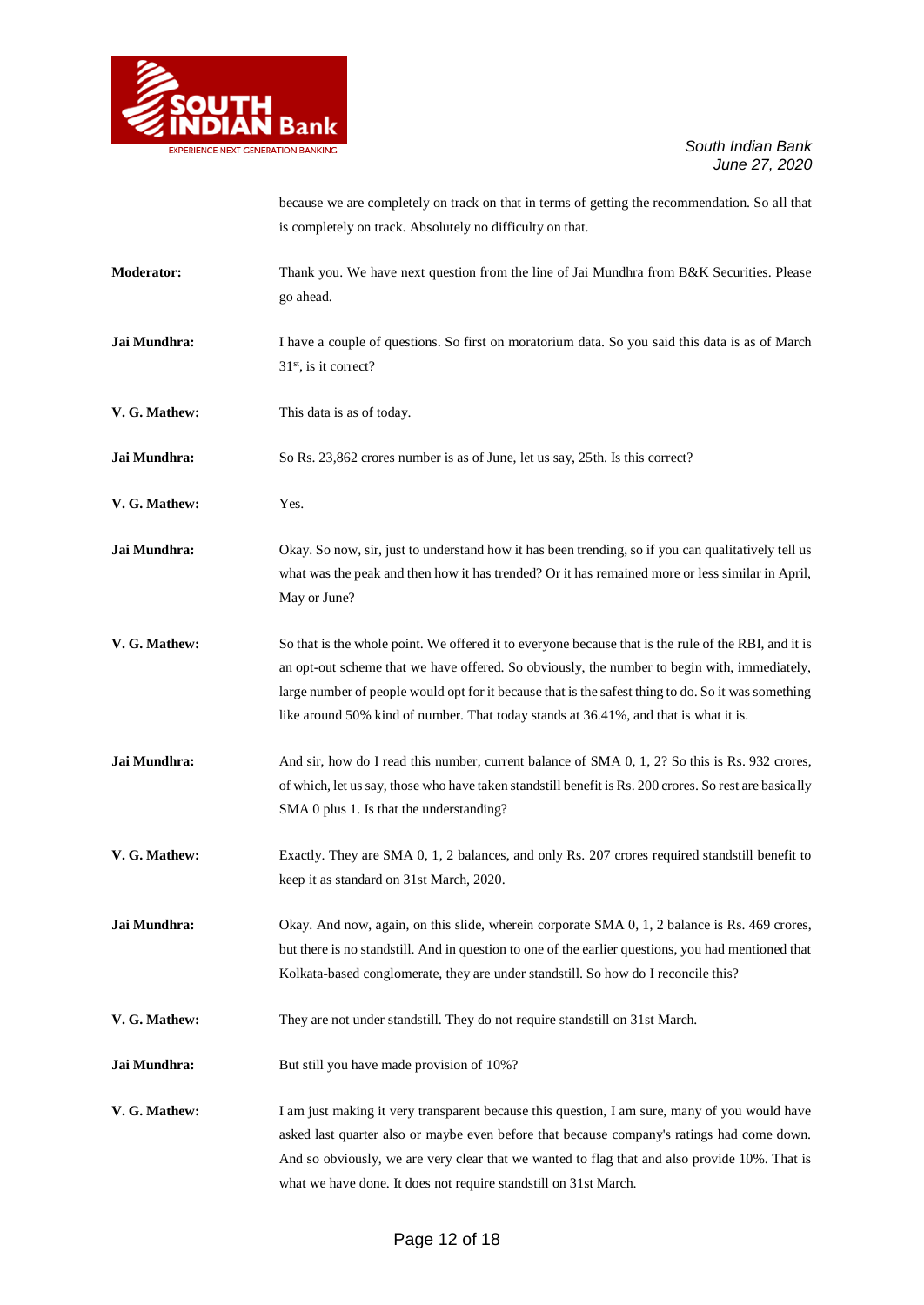

| Jai Mundhra:       | Correct. And if I look at the corporate rating, right, so corporate external rating above Rs. 100                                                                                                                                                                                                                                  |
|--------------------|------------------------------------------------------------------------------------------------------------------------------------------------------------------------------------------------------------------------------------------------------------------------------------------------------------------------------------|
|                    | crores below BB and below is around Rs. 650 crores, roughly, 10% of Rs. 6,500 crores?                                                                                                                                                                                                                                              |
| V. G. Mathew:      | Right.                                                                                                                                                                                                                                                                                                                             |
| Jai Mundhra:       | This Rs. 432 crores is, of course, there, right, in Rs. 650 crores?                                                                                                                                                                                                                                                                |
| V. G. Mathew:      | Yes. I will give you absolute data if you want more about it. But yes, everything is included.<br>Yes. So we are talking about this cement-tire conglomerate Rs. 422 crores. Then there is a hotel<br>project belonging to one of the leading gold NBFCs of Kerala, that is Rs. 109 crores, absolutely<br>no question of slippage. |
|                    | Then there is a food processing company dealing with the bank for maybe last 25 years. That is<br>around Rs. 78 crores balance as of now. So all these numbers are adding up to around Rs. 609<br>crores. That is the one that is less than BBB rating.                                                                            |
| Jai Mundhra:       | Sure. And there is no irrigation account here now?                                                                                                                                                                                                                                                                                 |
| V. G. Mathew:      | That is a very small amount. I think how much is the exposure, maybe around Rs. 38 crores or<br>something?                                                                                                                                                                                                                         |
| <b>Management:</b> | Rs. 38 crores.                                                                                                                                                                                                                                                                                                                     |
| V. G. Mathew:      | Around Rs. 38 crores. So it is not coming into this.                                                                                                                                                                                                                                                                               |
| Jai Mundhra:       | Okay. And secondly, sir, if you can give because you mentioned the gold loan is one focus area,<br>and I believe this is the right strategy also, but what is the total gold loan of the bank? Because<br>you have given separately retail, agri and SME, but what is the total gold loan of the bank?                             |
| V. G. Mathew:      | Total is around 12%. I will just give you the amount. Gold loan total is Rs. 7,816 crores.                                                                                                                                                                                                                                         |
| Jai Mundhra:       | And how it has?                                                                                                                                                                                                                                                                                                                    |
| V. G. Mathew:      | It has grown YoY 26%.                                                                                                                                                                                                                                                                                                              |
| Jai Mundhra:       | Sure, sir. And the last question, sir. So if you can elaborate your decision to step down, that<br>would be much helpful?                                                                                                                                                                                                          |
| V. G. Mathew:      | Yes. Because my contract is getting over on 30th September. That is the most important thing.                                                                                                                                                                                                                                      |
| Jai Mundhra:       | You can renew, right?                                                                                                                                                                                                                                                                                                              |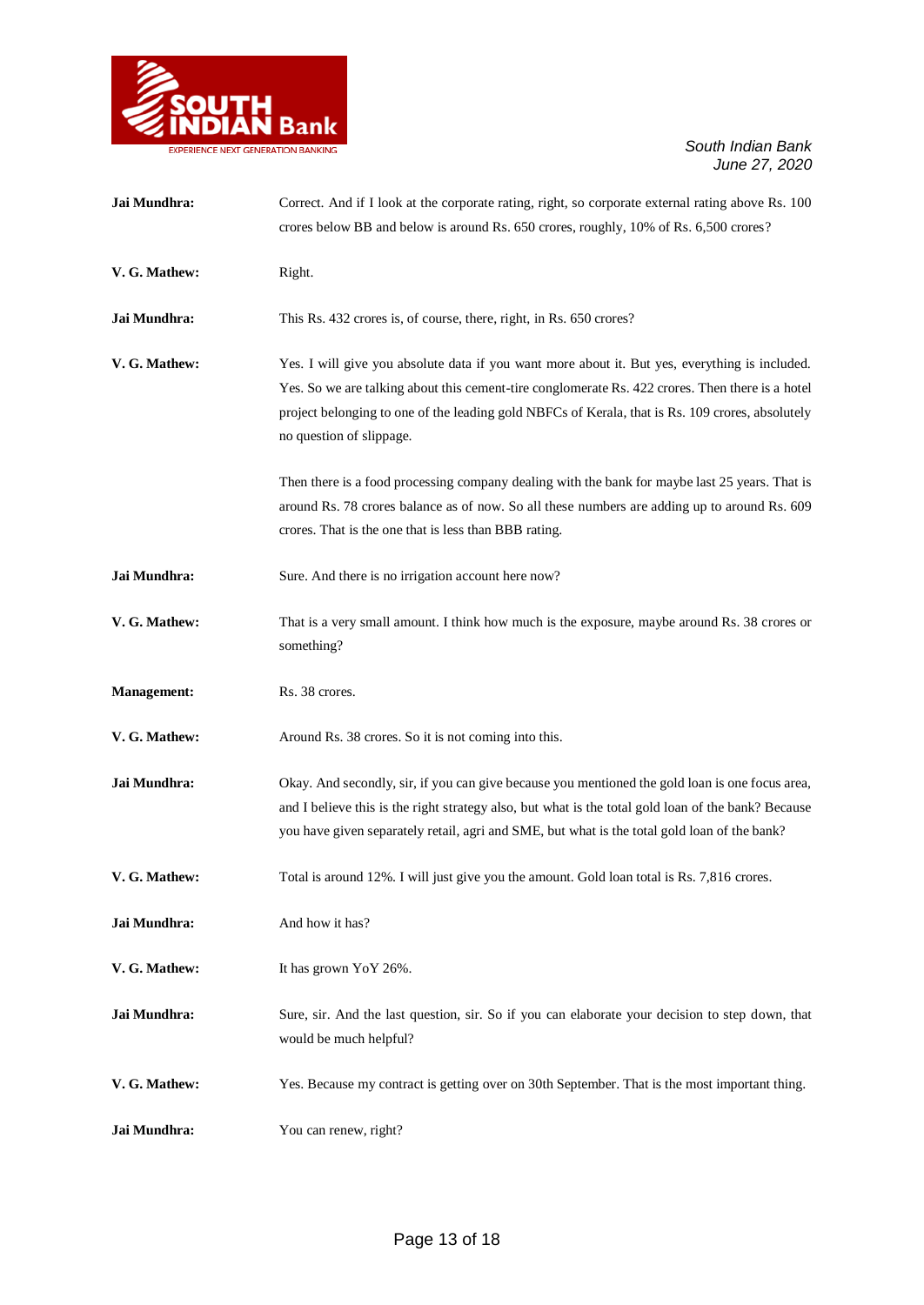

- **V. G. Mathew:** Yes. But I think I have told this forum also earlier that I would not be there beyond two terms. And I believe a bank with 33 years of average age should not be led by somebody who is more than 66. So I think that is the only thing. So it is perfect. And so that is a right timing, and we are getting a particularly good hand for handling this job and, therefore, it is a very good opportunity for the bank to move ahead on the succession plan.
- **Jai Mundhra:** Yes. And sir, if possible because if someone outsider comes to this bank, there is a lot of opportunity for cleanup. Frankly speaking, your PCR, the way analysts would articulate is specific PCR is the lowest, which is in 30s. So if I mean is that a possibility that even an outsider can come and become MD, CEO?
- **V. G. Mathew:** Yes, it is a possibility, definitely a possibility.
- **Moderator:** Thank you, sir. We have next question from the line of Sreesankar Radhakrishnan from JBSN. Please go ahead.
- **Sreesankar R:** Sir, my question is, our basic problem or increased problem has been the high level of slippages in the corporate loan book, and most of the corporate loan book has been pretty unsecured to a certain extent. So have we seeing any recovery on that? I am asking about in terms of the large corporate loans that we have. What is the loan loss we had in the corporate that we have? And if you can share the same thing for retail, that would be great.
- **V. G. Mathew:** Yes. So it is very obvious. We are not carrying a slide on that at the moment, but it is very, very obvious that if you look at it, our corporate journey started in the year 2010, and it continued up to calendar year 2014 fully. So we are talking about some 5 years of significant corporate growth. And it is very, very obvious that a lot of it have become NPA, and we have transferred a whole lot of it into ARC. We have written off a whole lot of it.

So if you look at the whole NPA scenario, around 75% of the NPAs are coming only from the corporate book, and large corporate book, in fact, not even from the corporate book, only from the large corporate book. So that is the position. And in terms of recovery, if you are asking me about that, unfortunately, the recovery in areas like EPC contractors, et cetera, are very, very negligible. It is a reality.

And on the other hand, if you look at accounts like a steel account, which is now under resolution, I think, which requires only an approval from one of the High Courts or Supreme Court, there, actually, it is sold out to an ARC. There, the settlement of this account alone will bring down the provisions by something like Rs. 50 crores, Rs. 60 crores.

So such opportunities are there. And similarly, from some of the accounts, which are otherwise I mean in the case of EPC contractors and projects like that, we may not get in a recovery, but on the book, at the moment, we have got a couple of road projects, for example, which are NPA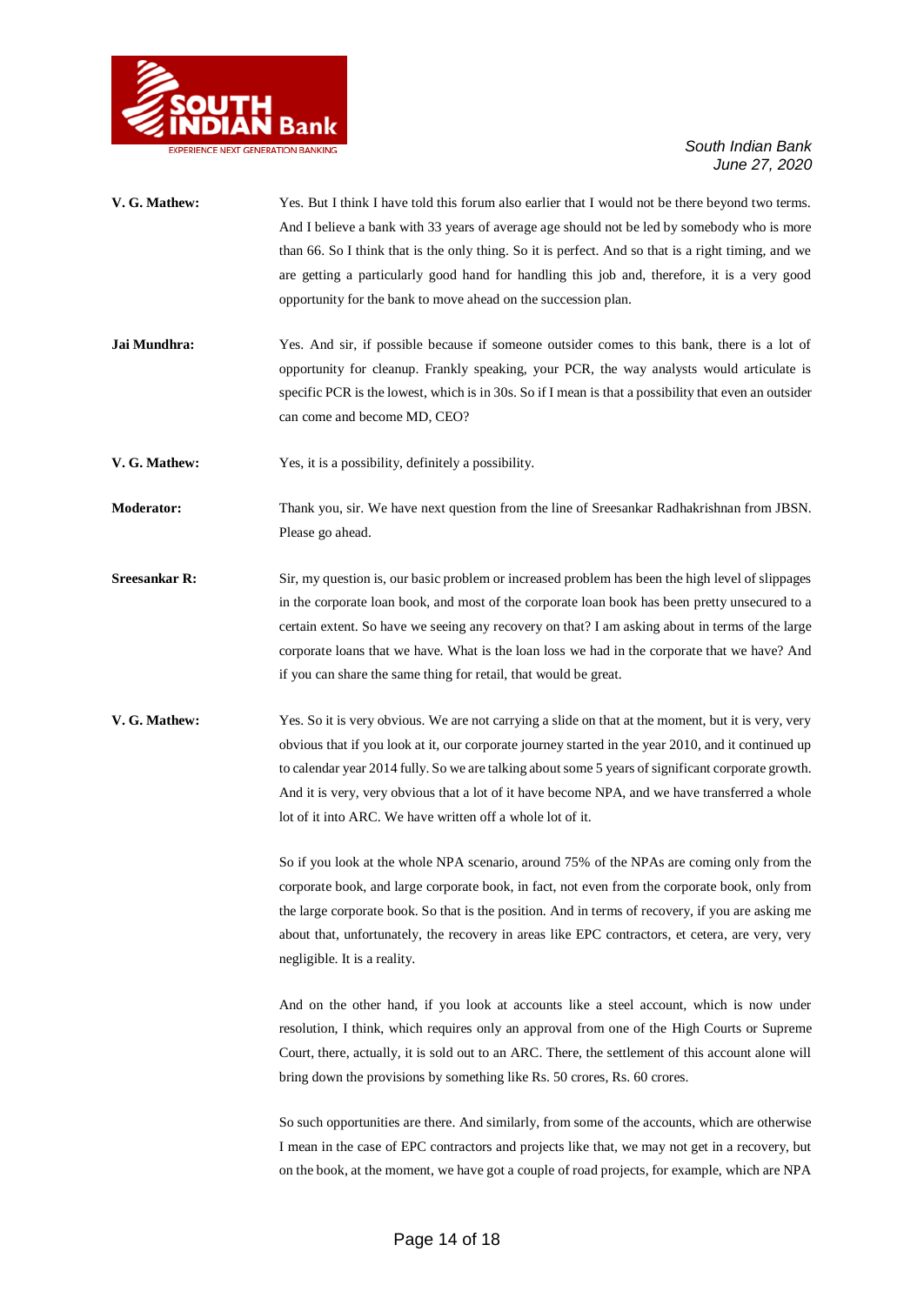

more than Rs. 100 crores each. I am very sure that they were annuity projects. Once we are able to force a settlement with the promoter as well as the NHAI, there can be significant recoveries coming out of that.

**Sreesankar R:** Sir, if I extrapolate slightly more on this, in your large corporate book as well as on SRs, there is a large amount of what you call construction companies plus everything which has gone in, which, at every point of time, every six months when the revaluation gets done probably is valued downwards because the value is depreciated. So we have seen a significant write-off coming from it, provisioning coming from it also. I am trying to understand, to what extent we will have to continue to keep providing for it on the asset?

> If I am not mistaken, you had done a bouquet of assets sold to ARC. That included, in some cases, assets which have strong backing, asset-backed securities. So I would expect probably, unlike in the large corporate book, not to see huge loan loss defaults on the assets. So can we have some color on it? Because when you are doing a provision, even your slide, that Rs. 255 odd crores or whatever it is, provision written down on SRs, it does not tell you account-byaccount. I am trying to understand how much is left in SRs to get written off.

**V. G. Mathew:** Yes. There is only one SR book which is significant. All others are very, very unimportant because those numbers are very small. Some of them have been sold at 50%. So there is no issue at all. There is no deflation in value that is possible. The one that stands out is the one that is sold out in March 2017, Rs. 1,776 crores, that portfolio today carries 63% provision coverage. So I would say that is a very, very important number. Anything above 60% is the one that we are looking at as a comfortable provision coverage.

> So on the loan book, we know we have to reach 60%. Yes, we are at 54.4% at the moment. So some more provisions we have to do, that we will do in the next 6 months, and it may go to 65% by the end of the year. But on the SR book, which is the most volatile component that has created problems in September 2017, it has created problems now, that is now carrying 63% provision coverage ratio plus. So that is a very important number because a few resolutions under the IBC, it contains very large numbers in the IBC resolution. A few resolutions can definitely give us value.

> Similarly, we have made 100% provision in a Bombay-based infrastructure development conglomerate. For their subsidiary, Rs. 200 crores, we have made 100% provision. By any reckoning, even going by the statements made by the government-approved board of that company, they are talking about a recovery of around 50%.

> So that write-back will definitely happen over a period of time. But we have made the provision now because it is important to build up the provision coverage ratio, and we will definitely get the benefits in the future. That is what it is.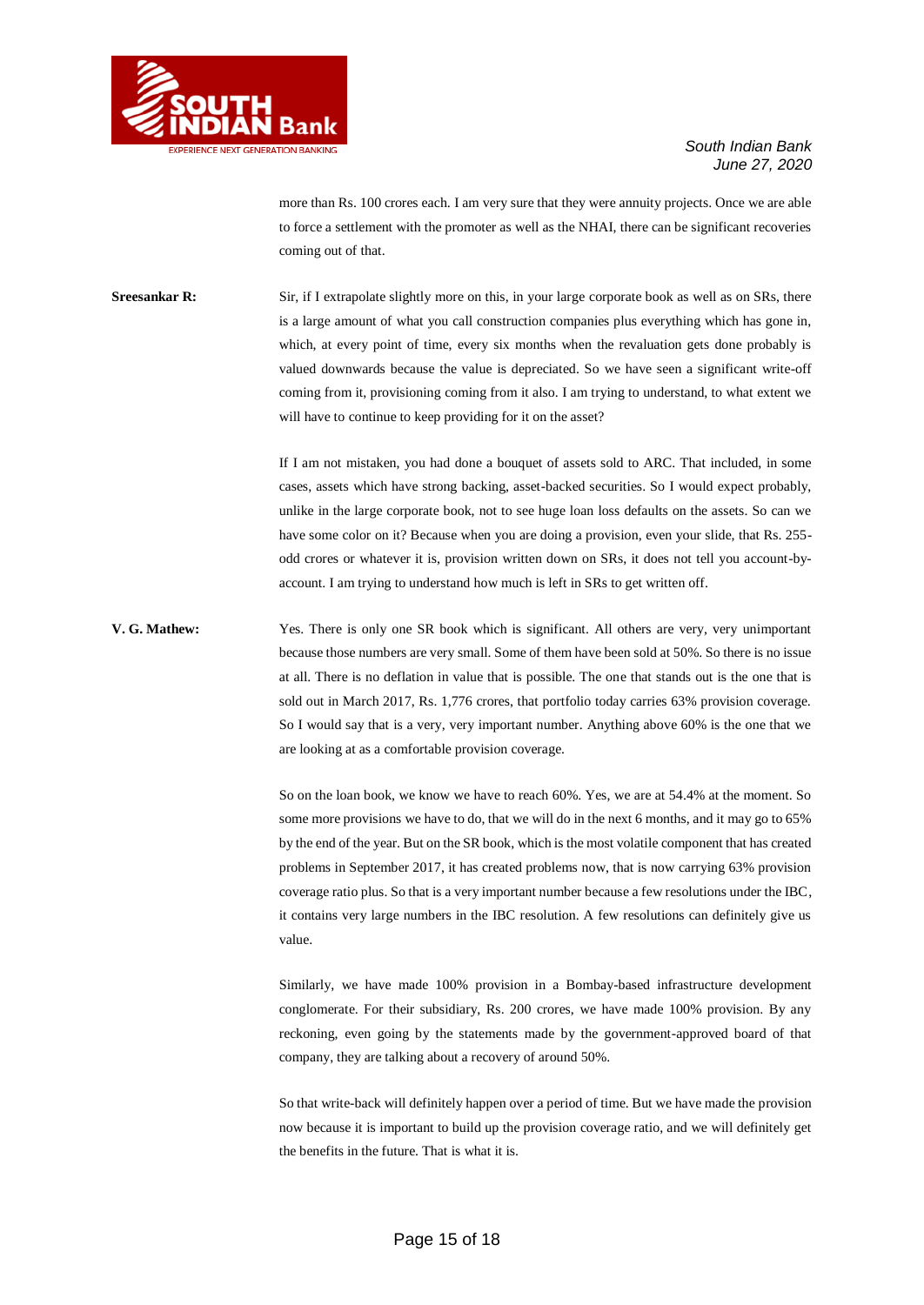

- **Sreesankar R:** Okay. Sir, again, I am sorry to be on this subject again. But when you say 63% PCR, this is obviously, these assets have been sold at a discount after a haircut. And the haircut is also taken in this PCR? **V. G. Mathew:** Yes. Everything is taken because obviously, that provision is taken upfront, 33% was there, I think, to begin with. So now it is 63%. **Sreesankar R:** And this includes those annuity projects, et cetera? **V. G. Mathew:** No, this does not include. The annuity projects are on our book. There is if you go by a consultant's view, we may get 90% to 100% recovery in one of them. We are not building any of those things into our presentations because that is optimistic kind of an environment, and we do not want to present that. There maybe I mean, obviously, that is where the benefit is going to
	- come to the bank because we have an NPA book, both on the book as well as on the SR side, and we have been making significant provisions in all these areas, and the results will come in the future. That is precisely the case.
- **Moderator:** Thank you. We have the next question from the line of Saket Kapoor from Kapoor & Company. Please go ahead.
- **Saket Kapoor:** Sir, firstly, if you could give our size of the book that is being referred to the cases pertaining to IBC, sir?
- **V. G. Mathew:** Yes, sure. I will just give the data. Just a moment.
- **Saket Kapoor:** And sir, here, we have also mentioned that our PCR is currently 54%. And we are envisaging 60%for the next year?
- **V. G. Mathew:** Yes. We have committed to that actually. We said very clearly, at 42.42% was there, we said it will become 60% within 18 months. So that is why we have done 54% right now because if you have to achieve 50%, then you need to do another 5%, 6% in the next 2 quarters. And so that is what we have done right now. We have provided significantly and completely on track.

Now coming to answer your IBC-initiated account question, we have one major account on our book, that is Rs. 226 crores exposure. We are having a provision of 50% on that. That is under IBC process, long delayed, no resolution seen. This is referred by the consortium of the banks.

- **Saket Kapoor:** Which sector it is, sir, pertaining to?
- **V. G. Mathew:** This is EPC contract, Delhi-based, very famous EPC contracting group. And yes, with a lot of assets, of course. That is an advantage in this. Now again, on the book the accounts referred by other lenders, operational creditors, et cetera, under IBC, there is not a single account which is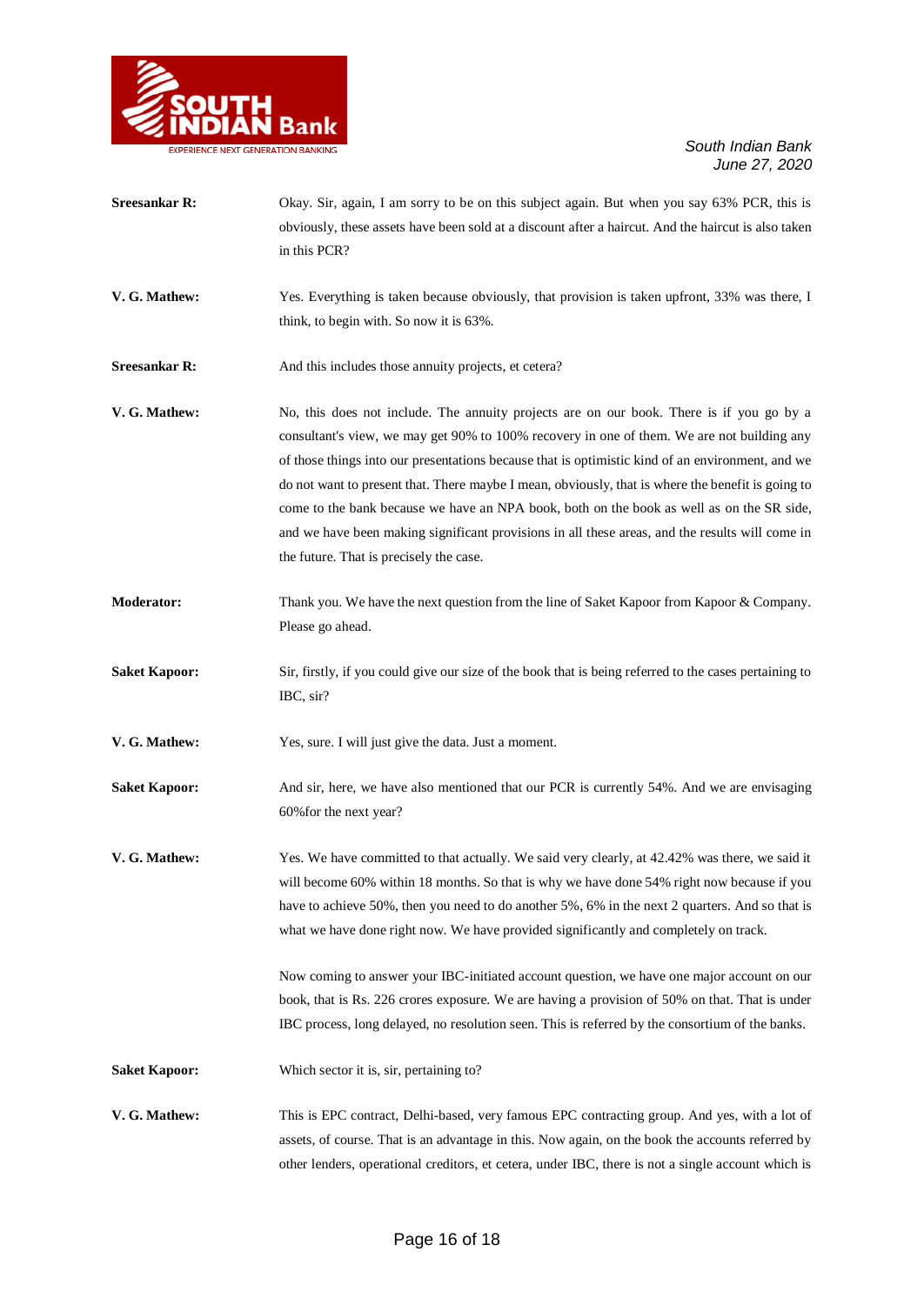

not NPA. All of them are, of course, NPA and carrying provision. So we have an infrastructure and development company out of Bombay, which is under government administration; we have a housing finance company, again, out of Bombay; we have an EPC contractor out of Kolkata, which are the 3 large advances.

Others are very unimportant, Rs. 3 crores, Rs. 10 crores, etc. So this is where we stand in terms of IBC, references made by external people. And that number is coming to Rs. 494 crores. So the Rs. 226 crores, which is there, referred by the consortium originally and by us and then the Rs. 494 crores, which subsequently came from other areas. And incidentally, this infrastructure development company, we are having 50% provision, and in other cases also, we are having reasonably good provisions. Yes.

**Saket Kapoor:** So Rs. 226 crores and Rs. 494 crores, that sum total to Rs. 720 crores being the part of IBC?

**V. G. Mathew:** Correct. I am not saying that all of them have been admitted, et cetera. Yes. I am only giving you the complete list. Yes.

Saket Kapoor: Sir, what is your message to your investors? When things have only deteriorated from every quarter, if we take from Q1 to Q4, so what is the way forward for a small-sized bank like ours? And what is the future that we hold for South Indian Bank going forward?

**V. G. Mathew:** Now when you said parameters have deteriorated, we also need to see the context. The context is very simple. The problems of the large corporate loans, which we had decided to embark on as a part of strategy for building up the book in the 2010 to 2014 period, we have corrected that course. But these NPAs and you also very well are aware that the entire operating environment has changed in the last 3, 4 years. And in this environment, the recoveries in these cases plus the resolutions, et cetera, are very, very tardy. That is precisely what is happening. But the provisions are very, very fast. So we are doing that.

> We have done that. We have done that cleanup substantially. And we are only talking about the cleanup on one side, but the real side what we are missing out is the growth that has been happening on the retail, agriculture and MSME portfolios consistently. We have been generating enough money to make or meet all the provisions every quarter till now. And in this quarter alone, we had a problem of multiple incidences of provision and impacting our profitability.

> And every year, we have been putting back close to Rs. 200 crores, around Rs. 200 crores back in the business every year. And we are not dependent on external capital for our growth that we have been showing so far. So now that these problems are all getting over, basically, I mean, we are in a reasonably well placed position to move forward. And our move-forward at all times is in the areas of retail, agriculture and MSME. We have demonstrated that we can grow beyond 20%.